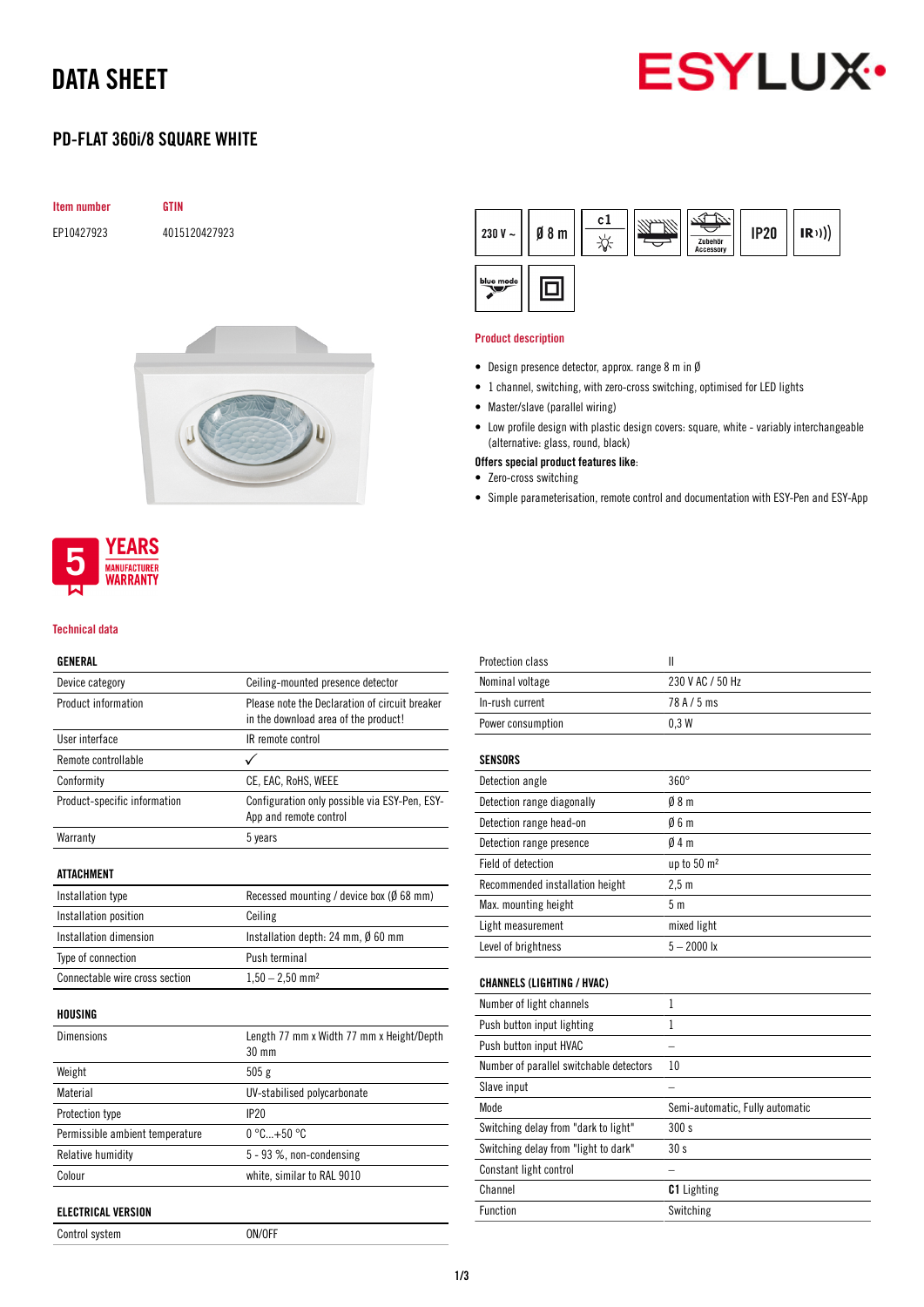# DATA SHEET



## PD-FLAT 360i/8 SQUARE WHITE

| Item number        | <b>GTIN</b>   |                                                                                            |                       |                                  |
|--------------------|---------------|--------------------------------------------------------------------------------------------|-----------------------|----------------------------------|
| EP10427923         | 4015120427923 |                                                                                            |                       |                                  |
| Switching capacity |               | 230 V/50 Hz<br>2300 W/10 A (cos phi $= 1$ )<br>1150 VA/5 A (cos phi = $0,5$ )<br>600 W LED | Push button input     |                                  |
|                    |               |                                                                                            | Impulse feature       |                                  |
|                    |               |                                                                                            | Switch-off delay time | 60 s30 min (adjustable in steps) |
| Switch contact     |               | make contact / non-floating                                                                |                       |                                  |

#### Accessories

| <b>Product designation</b>      | <b>GTIN</b>   |
|---------------------------------|---------------|
| Cover                           |               |
| FLAT COVER ROUND WH             | 4015120007231 |
| <b>FLAT COVER ROUND BK</b>      | 4015120007279 |
| <b>FLAT COVER ROUND GY</b>      | 4015120007316 |
| FLAT COVER LARGE ROUND WH       | 4015120428579 |
| FLAT COVER LARGE ROUND BK       | 4015120428098 |
| <b>FLAT COVER SQUARE WH</b>     | 4015120007248 |
| FLAT COVER SQUARE BK            | 4015120007286 |
| FLAT COVER GLASS ROUND WH       | 4015120007255 |
| FLAT COVER GLASS ROUND BK       | 4015120007293 |
| FLAT COVER GLASS ROUND GY       | 4015120007323 |
| FLAT COVER GLASS SQUARE WH      | 4015120007262 |
| FLAT COVER GLASS SQUARE BK      | 4015120007309 |
| Mounting                        |               |
| FLAT MOUNTING SET IP20 FM       | 4015120426889 |
| Protection                      |               |
| <b>BASKET GUARD ROUND LARGE</b> | 4015120425608 |
| <b>BASKET GUARD ROUND SMALL</b> | 4015120425615 |
| Remote control                  |               |
| ESY-Pen                         | 4015120425356 |
| REMOTE CONTROL MDi/PDi          | 4015120425509 |